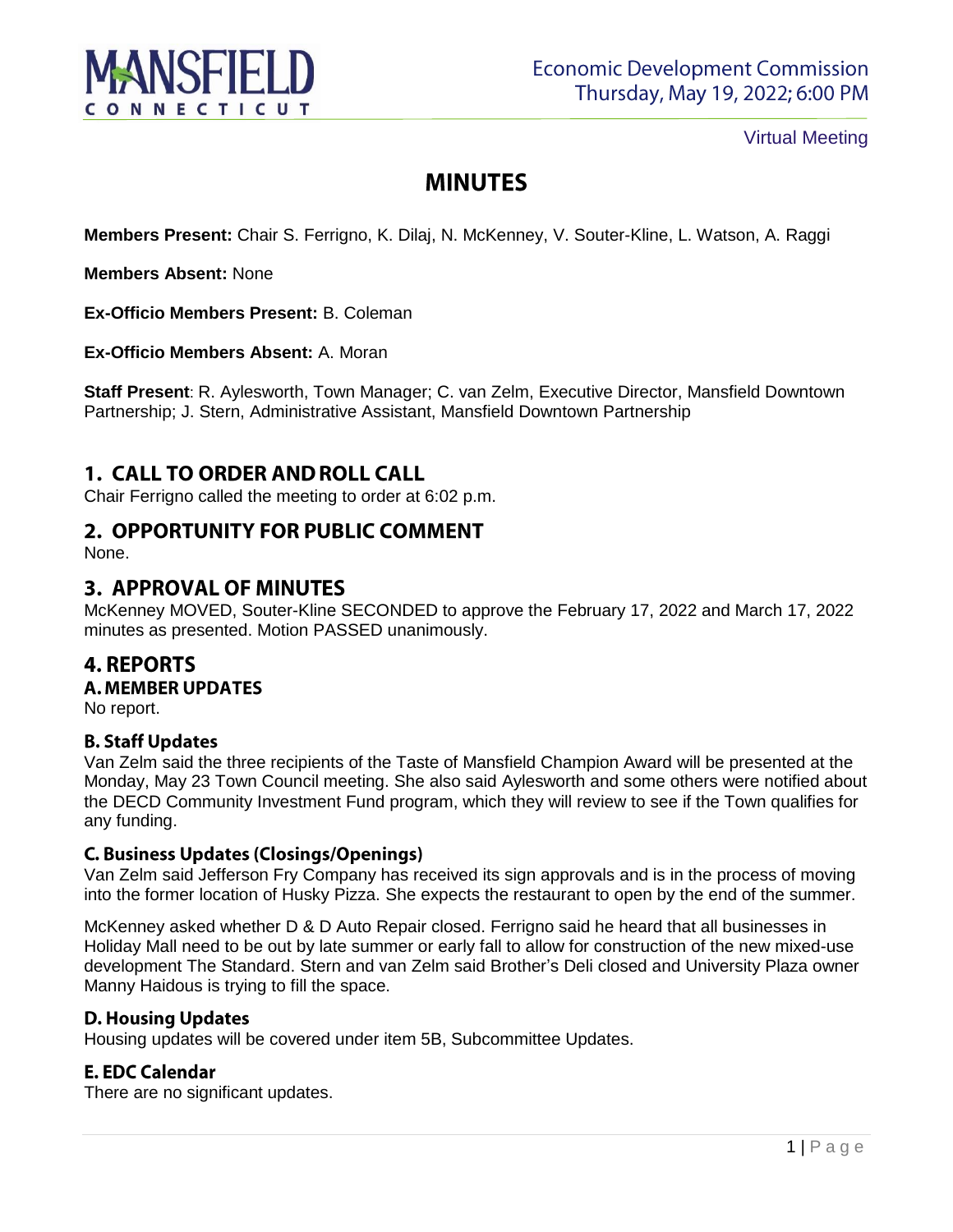

Virtual Meeting

# **5. DISCUSSION ITEMS AT MEETING**

#### A. Update on American Rescue Plan Act (ARPA) Local Small Business Assistance Proposal

Aylesworth said the Town Council was presented on May 9 with a proposed policy document and application form for the local business assistance program. The Town received \$370,000 in funding for local business assistance, and the grant awards will be capped at \$10,000, allowing at least 37 recipients. Aylesworth outlined the criteria for eligibility and said priority will be given to minority-, women-, and veteran-owned enterprises, as well as businesses that have not previously received COVID-related financial assistance. The program will begin on or around June 1. Van Zelm said some small businesses have already expressed interest.

Dilaj asked if businesses will need to use the funding for any specific purpose. Aylesworth said the goal is to allow flexibility, but businesses will be expected to articulate their impact and planned use of the funds. Possible uses might include payroll costs, utilities, and rent and mortgage assistance.

#### **B. Subcommittee Updates**

Ferrigno said the Governance Subcommittee is focusing on filling the three empty seats on the EDC.

Ferrigno said he sent a list of businesses and interview questions to the Business Outreach Subcommittee to prepare to interview businesses to evaluate their challenges and opportunities and to see how the EDC can assist.

Ferrigno said the Development Project Review Subcommittee met directly before this meeting. The Subcommittee is currently focusing on reviewing a proposed set of guidelines to establish a Mixed Use Center-Transition zoning category. These proposed regulations were drafted by an applicant hoping to develop an area near Four Corners that borders a residential neighborhood on Timber Drive. Ferrigno and Watson plan to review the guidelines and draft a response to present to the Planning and Zoning Commission.

Ferrigno said Linda Painter, Director of Planning and Development, also updated the Subcommittee on The Standard at Four Corners. The recent applications to redevelop Champagne Motor Car Company and Villa Hills have been withdrawn due to time constraints. A public hearing was recently held on a proposed wine-tasting room in Kirby Mill. Ferrigno also said the Town received a grant toward the Eagleville Green affordable housing project on South Eagleville Road.

In response to a question from McKenney, Ferrigno said the property being developed for The Standard is 398 units.

Souter-Kline asked if any traffic calming efforts are tied to the Eagleville Green project. Ferrigno said the possibility of adding a median to South Eagleville Road between Separatist Road and Route 195 has been discussed. Van Zelm said adding additional signage for the crosswalks in the area has been proposed as well.

#### C. Taste of Mansfield Partners Meeting on June 9 at Noon at UConn Spring Valley Farm

Van Zelm said the staff team is looking for representation at the Taste of Mansfield Partners meeting from the EDC and other committees and commissions. The partners meet every month to discuss promotion of local agriculture and opportunities to brand events with the Taste of Mansfield label. The partners include Human Services, the Mansfield Senior Center, the Mansfield Public Library, the Mansfield Downtown Partnership, the EDC, and the Agriculture Committee, among others.

#### D. Town/UConn Collaboration Update